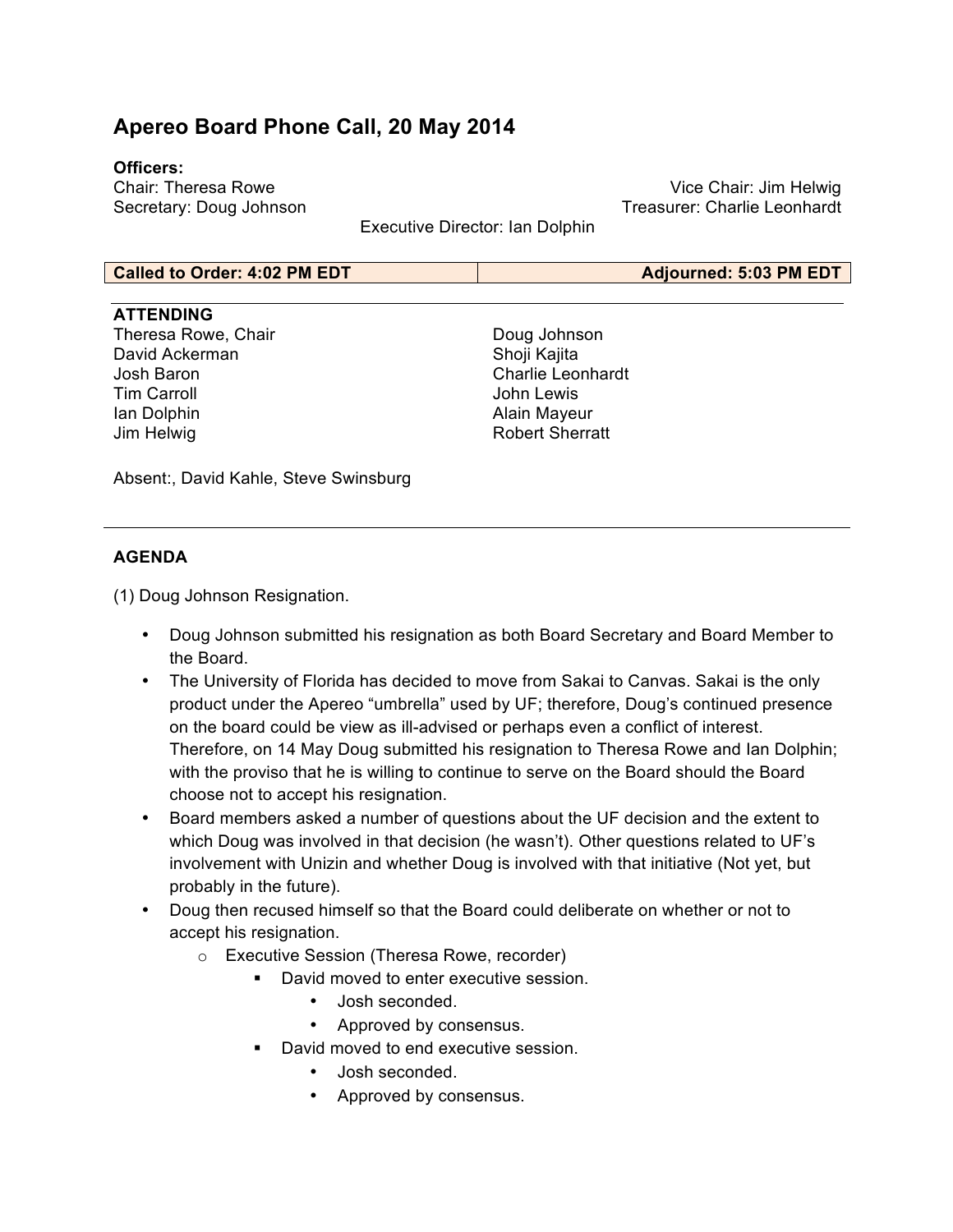- ! Tim moved not to accept Doug Johnson's resignation from the Board.
	- David seconded.
	- No discussion.
- **Theresa called for a voice vote (not roll call). Motion carried.**
- **Doug remains on the board; resignation not accepted.**

(2) Approval of Minutes from 4/22 (Doug Johnson)

• Edits for the April minutes were proposed and approved.

(3) Review of Financial Reports (Charles Leonhardt)

- Tracking membership and variance is a critical component of the budget. The budget implication of this is that monthly budget statements don't track membership impacts very well (both positive and negative).
- Emphasis that it is important to recognize that membership changes related to Sakai do not equate to either membership in Apereo or adoption/use of other products of the Apereo portfolio.
- More detailed plans to discuss membership, budget, and related issues at the Miami Open Apereo Meeting.

(4) Review and Recording of Board Elections

- Board elections are now in progress, with announcement having been sent on 19 May.
- People must have been waiting to vote because votes were being sent in within 20 minutes of the announcement.

(5) Protecting Trademark

- There is a recently launched service in France using one of the logos associated with an Apereo (formerly JASIG) project;
- These logos have not been formally trademarked and we may risk losing the mark if we do not register them.
- Discussion of the principles, practices, and legalities of public use of Apereo marks. Consensus of need to research issues, determine policies, and register/trademark as appropriate.
- **Action Items:** Ian will contact identified potential violators to indicate that the Board is reviewing policies related to trademarks and that we want to be supportive of these services to see if we can work out some voluntary compliance. Emphasis on wanting to collaborate.
- **Action Item:** Table this topic for the future, possibly the July meeting to engage in deeper, better informed discussion and decision making.

(6) Suggested Agenda Items for 6/1 Board Meeting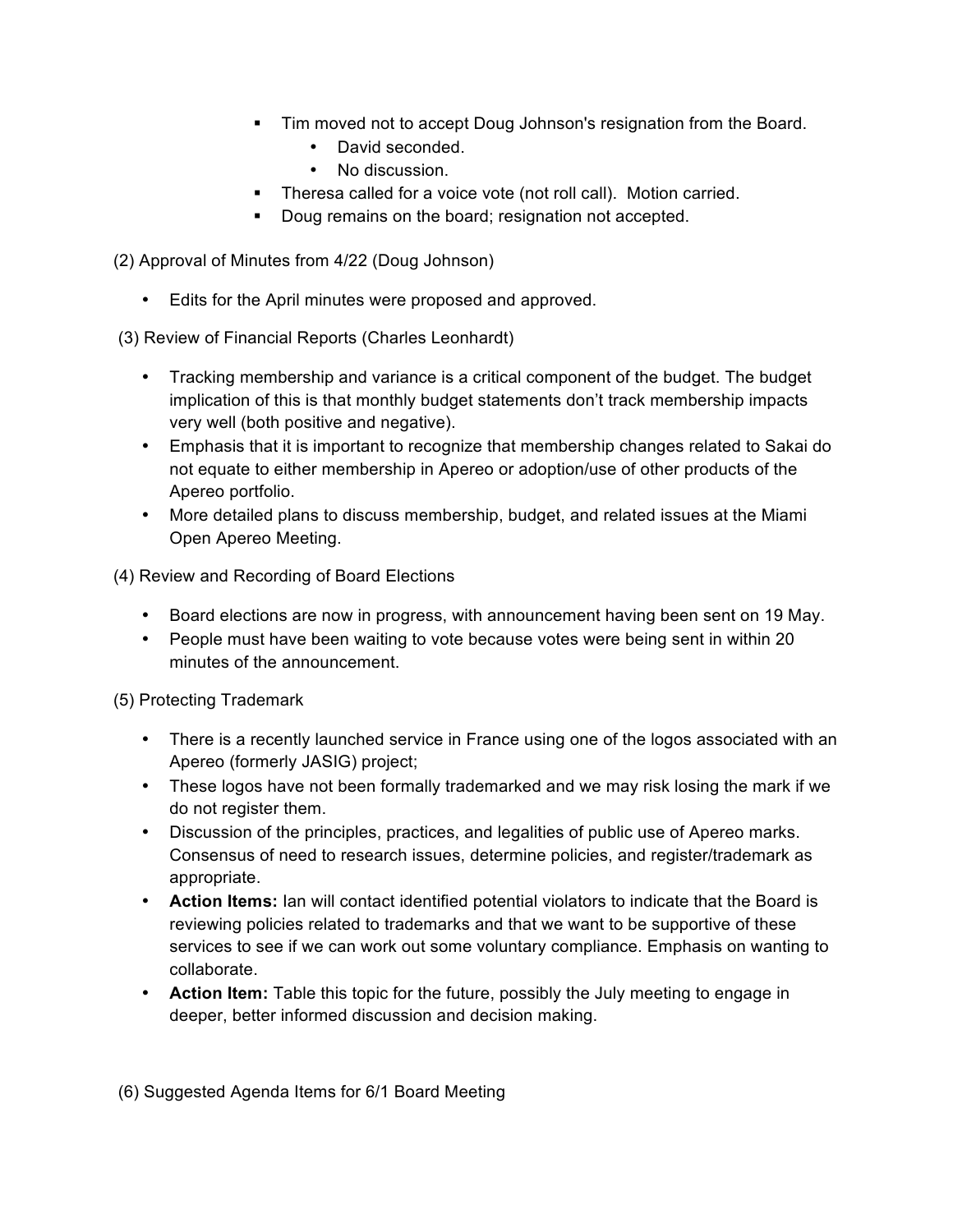- Meeting to be held in conjunction with the Open Apereo Conference Miami. 10AM in the Conference Hotel.
- Membership
- Communications
- Risk Assessment (with dues changes and Sakai membership)
- ED job description and performance
- Discuss relationships, competitive and collaborative impacts, etc. related to emerging consortia and projects.

David moved, Josh seconded: Meeting adjourned at 5:03PM (EDT)

#### **Future Agenda Items**

- **Discussion - Performance Goals for Executive Director** o Ian Dolphin. 2-3 goals
- **Planning for future events**
	- o Educause National proposals.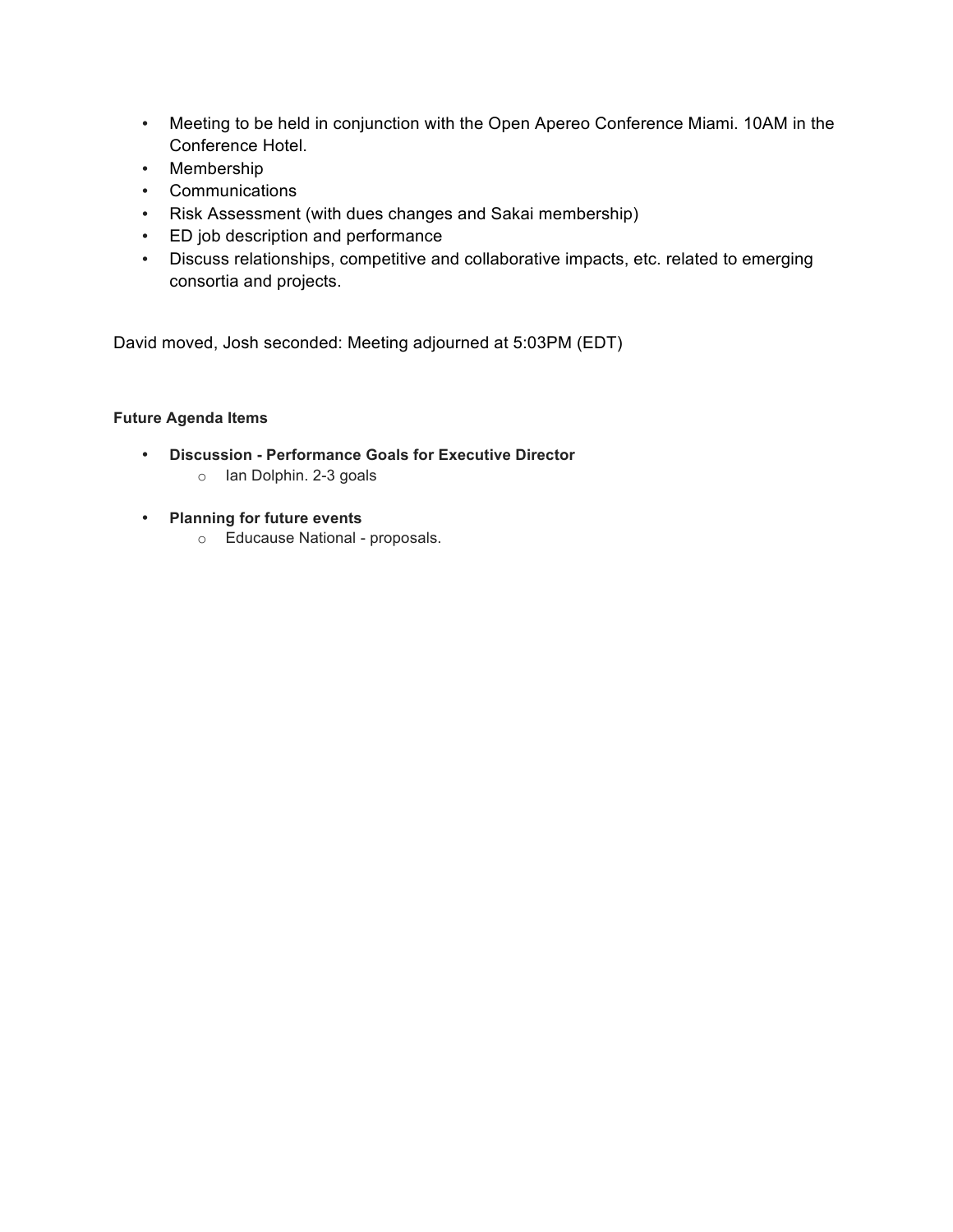# **Pending Action Items:**

- 1. **Best Size of Board** (21 January)
	- David Ackerman suggested that interim Board appointments not count against the two-term limit. **Approved by consensus, 18 March 2014.**
	- Ian suggested newly elected offices not be on the roll-off list. **Approved by consensus, 18 March 2014.**
	- Ian will draft an election schedule and an email calling for nominations. **[Done]**
	- Details for next election cycle to be finalized at an upcoming Board meeting

# 2. **Executive Director Performance Goals** (21 January)

- Ian will draw up a draft set of performance goals; these shall be a topic of conversation for a future meeting. Theresa will approve the final set of goals.
- Draft job description is now in review; performance goals will be drafted in light of the final job description. **[22 April]**
- 3. **Additional Position Discussion** (21 January)
	- Adding an additional staff member is primarily a budget issue. Chicken-egg issue: budget for staff not really available; but the new position may be important for generating additional revenue.
	- Board will discuss this as part of the financial discussion next month. *Note: Discussed but not yet resolved.*
- 4. **Posting Minutes** (21 January)
	- Ian, Tim, and Doug will coordinate on a process for approving and posting minutes.
	- Current process appears to be that Doug will submit minutes to Theresa and Ian for edits as necessary; minutes are then placed before Board for approval. Upon approval, Ian will forward minutes to Web services.

# **5. Discuss presence of commercial affiliates on Board** (18 March)

- There is broad agreement across the Board that the vendor viewpoint is a valuable perspective
- How to deal with vendors and board representation should be defined and rules added to the by-laws.
- **6. ED job description** (22 April).
	- **Draft composed from web-posted job descriptions of Executive Directors of not-for-profit organizations, non-governmental organizations, and higher education foundations.**
	- **Doug will put draft in Board Google Docs site for comments/suggestions. [Done]**